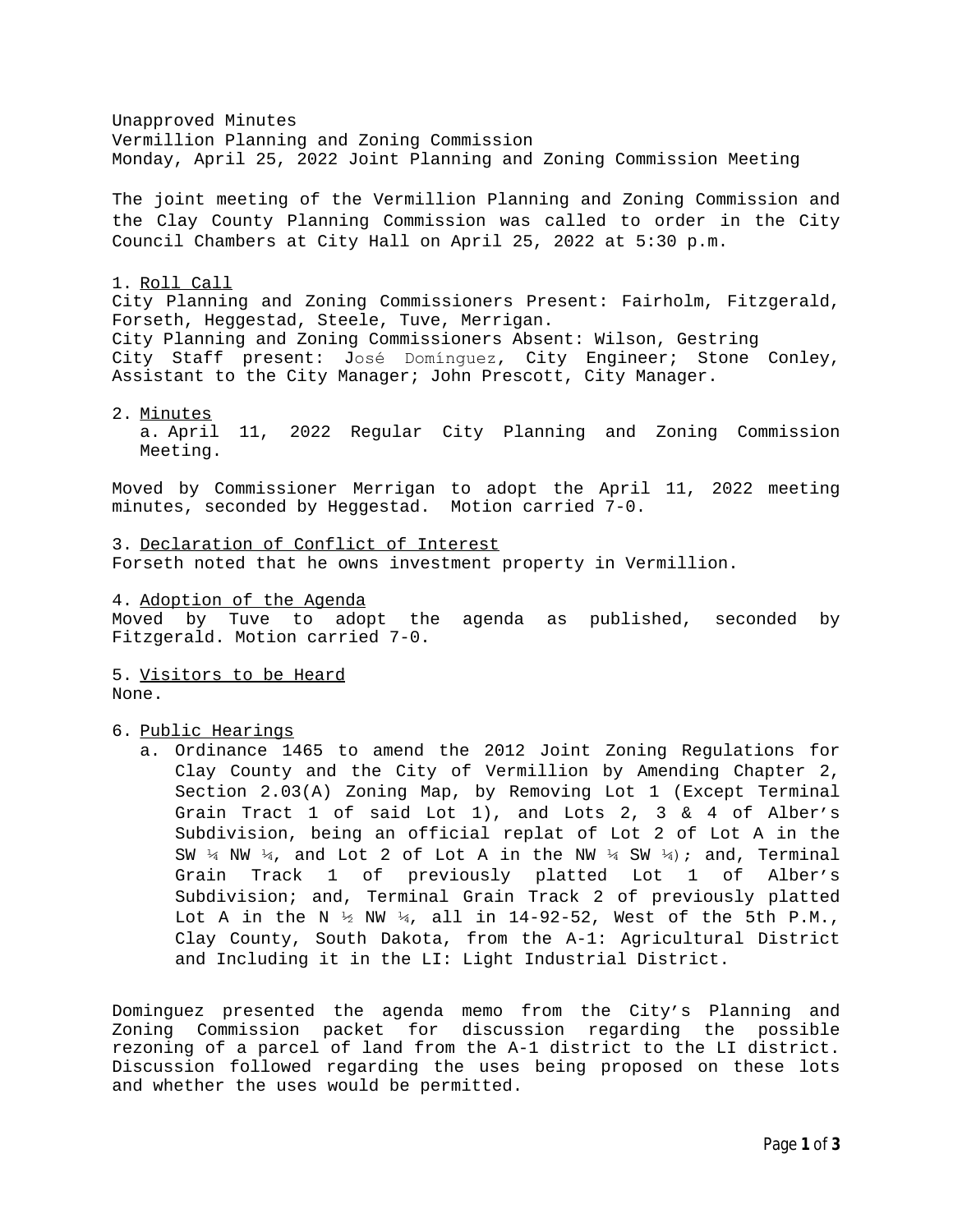Forseth opened the floor to public comment.

Kevin Myron, co-owner of AG Operations and applicant requesting the rezoning, discussed the zoning history of the property and the reason current rezone request.

Terrence Brady, 1882 Constance Drive, spoke to the commission. He stated that he supported the parcel remaining in the A-1: Agricultural District. He stated it should be left alone, as it would negatively affect his living situation. He believes that leaving it A-1 would be the best decision for his neighborhood.

Kelly Parson, 1330 Over Drive, is concerned with the current easement running next to her street. She believes the easement, if used as a truck access, would negatively impact their neighborhood. She states that she chose her property based on the adjoining parcel owned by Kevin Myron being classified as an A-1 district. She asked what the intentions of the easement were. Parson believes that the river nearby is the reason the parcel was zoned agricultural to begin with. She would like it to remain the same.

Cheryl O'Connor, 1932 Oscar Howe Drive, would like for the zoning to remain A-1. She believes that the assets of all neighbors and herself would be greatly impacted if the zoning changed to LI. O'Connor states that she believes that the western portion of town would be negatively affected if the zoning is changed. She says no one has minded the grain elevator but would mind more aggressive industry impacting the area. O'Connor believes it will affect more citizens than just her neighbors if this zone changes.

Terrence Brady, stated that he is concerned what could happen later if the area is rezoned. He stated that once it is changed, it is done forever. He worries about items such as processing plants or recycling sites could come next with the rezone. He stated he would like for his home to remain valuable in the future.

Craig Myron, co-owner of AG Operations, discussed the history again of the issue alongside the rezoning. He stated that no negative businesses would move in due to the city's decision of businesses allowed in Vermillion.

Kelly Parson stated that she spoke with him. She stated that she and her neighbors are not concerned with the grain elevator, but the other LI businesses that could move in. She again stated that it is dangerous to have a truck access near their neighborhood due to families.

Kevin Myron stated there are no intentions of this being utilized as a truck entry.